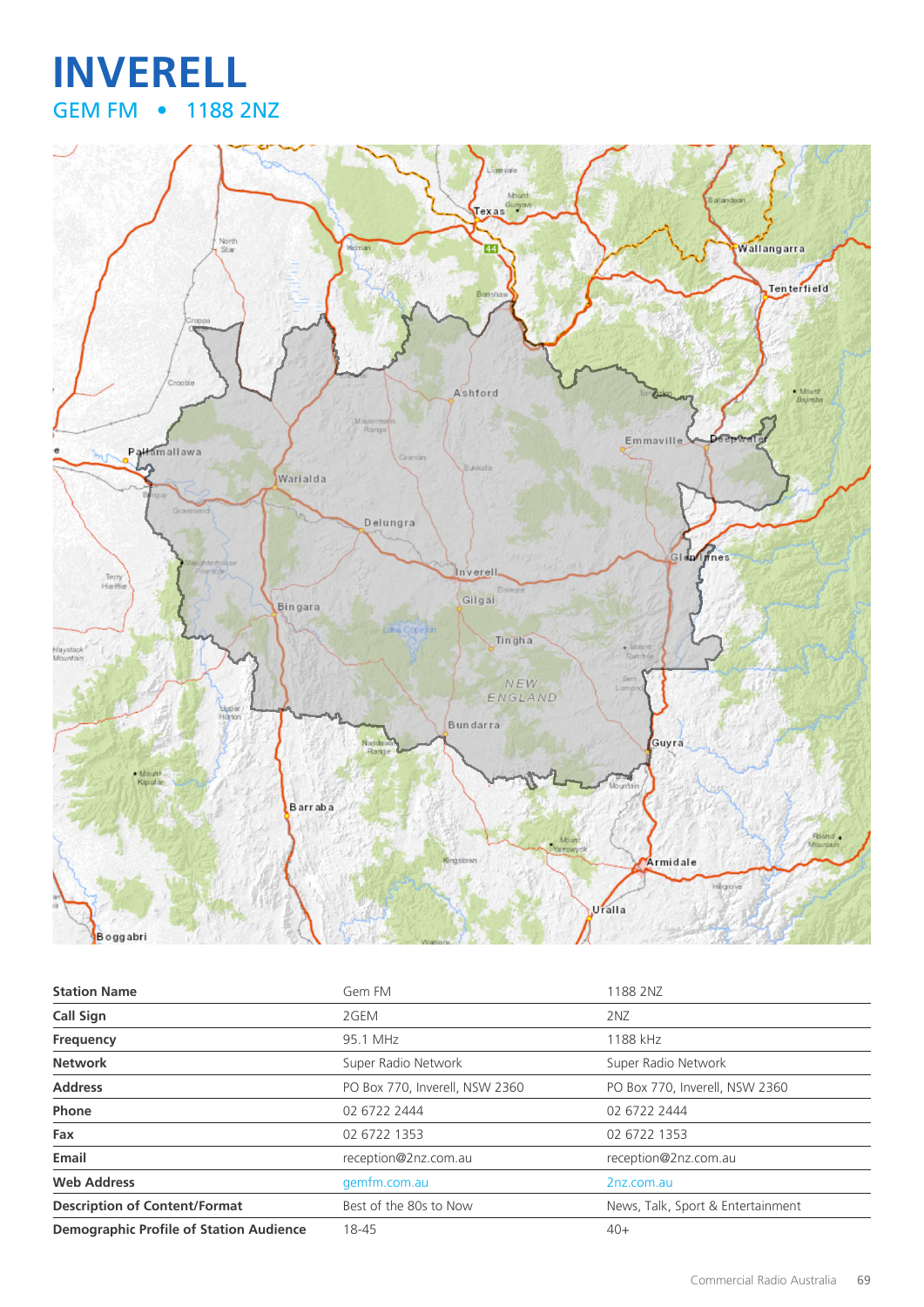# **INVERELL**

Inverell is situated on the Macintyre River in the centre of the New England tablelands. It is 689 kilometres by road from Sydney, 437 kilometres from Brisbane and only a short drive to the popular mid and northern coastline of Australia. The town is situated on the Gwydir Highway, which connects western NSW with the Eastern seaboard.

The Inverell licence area covers 3.9 million hectares of rich farm and grazing land, including large mineral deposits, particularly tin and sapphires. Inverell is primarily a farming centre with a strong retail shopping centre.

The area is a magnet to Queensland visitors in particular as they camp at Copeton Dam near Inverell; or visit the Australian Standing Stones in Glen Innes.

In comparison to the 2011 census, the population of the radio licence area of Inverell has increased by 0.88% to 37171. Over 55% of the population in Inverell is aged over 40 years. The birthplace for 86% of the population was Oceania including Australian, New Zealander, Indigenous and Islander persons.

The Inverell District offers a full range of educational facilities. Four long day care centres, three pre-schools, mobile pre-school services, two primary schools, a private Catholic cchool (Kindergarten to 10), two high schools and tertiary education through TAFE. Of the 6,255 people attending an educational institution, 49% were either in infants or primary, 35% were attending a secondary educational institution, 8% attending TAFE and 7% attending University or another tertiary institution. Of the 11,385 people who already have a tertiary qualification, 76% have a certificate, diploma or another tertiary qualification and 24% have a degree.

The stability of the area is reflected in the high level of home ownership. Of the total dwellings (13,833) in Inverell, 42% of dwellings are owned outright, 27% are mortgaged and Private rental properties represent 23% of total dwellings.

28% of the total households (13,782) in Inverell have a household income range between \$21,000 – \$41,999pa; 26% between \$42,000 – \$77,999pa, and 10% between \$78,000 – \$103,999pa.

All major banks, car dealers, fast-food restaurants and an extensive selection of national retail, chain and independent stores are represented in the area.

#### **AGRICULTURE**

Inverell produces substantial quantities of beef, wool and wheat. Figures from the latest census show the region produced over 88 thousand tonnes of barley, and 60 thousand tonnes of wheat for grain. Total production of cereals for grain in the area is in excess of 191 thousand tonnes.

The farms in the area support over 294 thousand beef cattle and 531 thousand sheep and lambs.

#### EMPLOYMENT

Inverell is a thriving commercial and service centre set in diverse farming, grazing and mining area.

The majority (56%) of the labour force of 13,782 people is employed full time. The main industries of employment are:

- Agriculture Forestry and Fishing;
- Education and Training/Health Care and Social Assistance; and
- Wholesale Trade/Retail Trade/Accommodation and Food Services.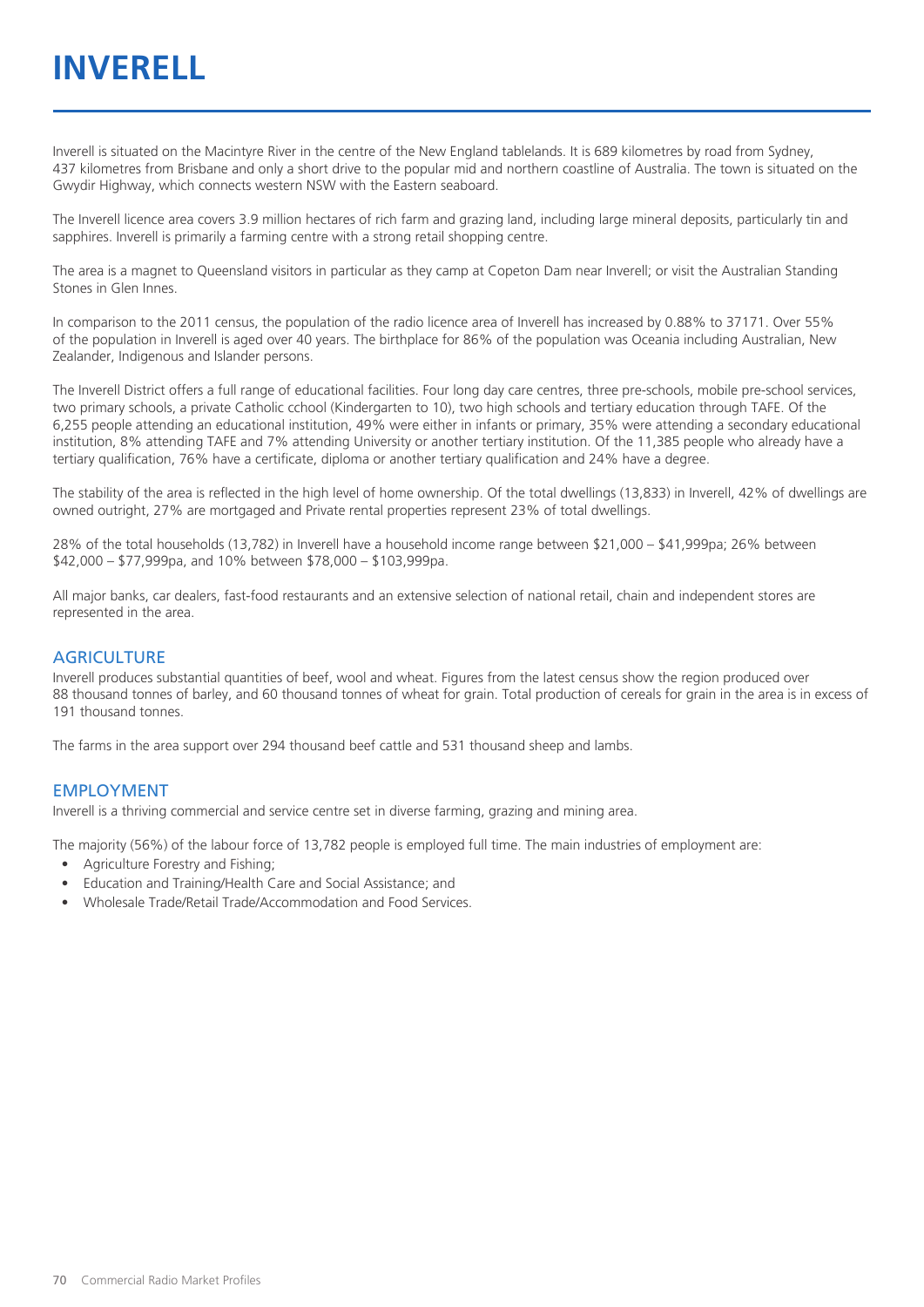# **INVERELL**

#### AGE COHORTS

| Age                   | Male   | Female | Total  | <b>Market</b><br>population |
|-----------------------|--------|--------|--------|-----------------------------|
| $10 + \gamma$ ears    | 16,083 | 16,372 | 32,455 | 87.31%                      |
| 0-9 years             | 2,395  | 2,321  | 4,716  | 12.69%                      |
| 10-17 years           | 1,946  | 1,824  | 3,770  | 10.14%                      |
| 18-24 years           | 1,278  | 1,228  | 2,506  | 6.74%                       |
| 25-39 years           | 2,702  | 2,732  | 5,434  | 14.62%                      |
| 40-54 years           | 3,345  | 3,556  | 6,901  | 18.57%                      |
| 55-64 years           | 2,762  | 2,650  | 5,412  | 14.56%                      |
| 65-74 years           | 2,476  | 2,406  | 4,882  | 13.13%                      |
| 75+ years             | 1,574  | 1,976  | 3,550  | 9.55%                       |
| Total 2011 population | 18,319 | 18,527 | 36,846 |                             |
| Total 2016 population | 18,478 | 18,693 | 37,171 | 100%                        |
| % change 2011-2016    |        |        | 0.88%  |                             |

#### LABOUR FORCE

| <b>Employment classification</b> | Total  | Labour force |
|----------------------------------|--------|--------------|
| Full-time employed               | 8,813  | 55.97%       |
| Part-time employed               | 4,898  | 31.1%        |
| Not stated employed              | 968    | 6.15%        |
| Unemployed                       | 1,068  | 6.78%        |
| <b>Total labour force</b>        | 15,747 | 100%         |

#### HOUSEHOLD INCOME

| Income range (pa)       | Total  | Occupied<br>dwellings |
|-------------------------|--------|-----------------------|
| $$0 - $7,749$           | 307    | 2.23%                 |
| $$7,750 - $20,999$      | 1,039  | 7.54%                 |
| $$21,000 - $41,999$     | 3,984  | 28.91%                |
| $$42,000 - $77,999$     | 3,607  | 26.17%                |
| $$78,000 - $103,999$    | 1,344  | 9.75%                 |
| $$104,000 - $129,999$   | 876    | 6.36%                 |
| $$130,000 - $155,999$   | 423    | 3.07%                 |
| $$160,000 - $181,999$   | 185    | 1.34%                 |
| $$182,000 - $207,999$   | 158    | 1.15%                 |
| $$208,000+$             | 237    | 1.72%                 |
| Not stated              | 1,622  | 11.77%                |
| <b>Total households</b> | 13,782 | 100%                  |

#### FAMILY STRUCTURE

| <b>Type of family</b>         | Total | <b>Total families</b> |
|-------------------------------|-------|-----------------------|
| Couple families - Children    | 3,462 | 35.57%                |
| Couple families - No children | 4.491 | 46.15%                |
| Single parents                | 1.675 | 17.21%                |
| Other families                | 104   | 1.07%                 |
| <b>Total families</b>         | 9.732 | 100%                  |

### **OCCUPATION**

| <b>Employment classification</b>                                     | <b>Total</b> | <b>Occupations</b> |
|----------------------------------------------------------------------|--------------|--------------------|
| Managers/Professionals                                               | 5,134        | 35.19%             |
| Technicians & trade workers/<br>Community & personal service workers | 3,300        | 22.62%             |
| Clerical & administrative workers                                    | 1,425        | 9.77%              |
| Sales workers                                                        | 1.246        | 8.54%              |
| Machinery operators & drivers/Labourers                              | 3,197        | 21.91%             |
| Not stated                                                           | 289          | 1.98%              |
| <b>Total</b>                                                         | 14,591       | 100%               |

#### INDUSTRY

| Industry                                                                                                      | Total  | Workforce |
|---------------------------------------------------------------------------------------------------------------|--------|-----------|
| Agriculture, forestry & fishing                                                                               | 3,355  | 23.34%    |
| Mining                                                                                                        | 77     | 0.54%     |
| Manufacturing/Electricity, gas, water &<br>waste services/Construction                                        | 2,037  | 14.17%    |
| Wholesale trade/Retail trade/<br>Accommodation & food services                                                | 2,527  | 17.58%    |
| Transport, postal & warehousing/<br>Information, media & communications                                       | 501    | 3.49%     |
| Financial & insurance services/<br>Rental hiring & real estate services/<br>Administration & support services | 649    | 4.51%     |
| Professional scientific & technical services                                                                  | 363    | 2.53%     |
| Public administration & safety                                                                                | 820    | 5.7%      |
| Education & training/Health care &<br>social assistance                                                       | 2,897  | 20.15%    |
| Arts & recreation services                                                                                    | 45     | 0.31%     |
| Other services                                                                                                | 483    | 3.36%     |
| Not stated                                                                                                    | 621    | 4.32%     |
| Total                                                                                                         | 14,375 | 100%      |

#### ANNUAL HOUSEHOLD EXPENDITURE

| <b>Product or service</b>            | $$000's$ (pa) |
|--------------------------------------|---------------|
| Food & non-alcoholic beverages       | 181,803       |
| Alcoholic beverages                  | 24,627        |
| Clothing & footwear                  | 33,660        |
| Household furnishings & equipment    | 48,369        |
| Furniture & floor covering           | 16,298        |
| Household appliances                 | 11,665        |
| Household services & operation       | 37,300        |
| Medical care & health expenses       | 63,725        |
| Motor vehicle purchase               | 41,887        |
| Motor vehicle running costs          | 104,561       |
| Recreation                           | 132,663       |
| Recreational & educational equipment | 33,609        |
| Holidays                             | 62,034        |
| Personal care                        | 21,967        |